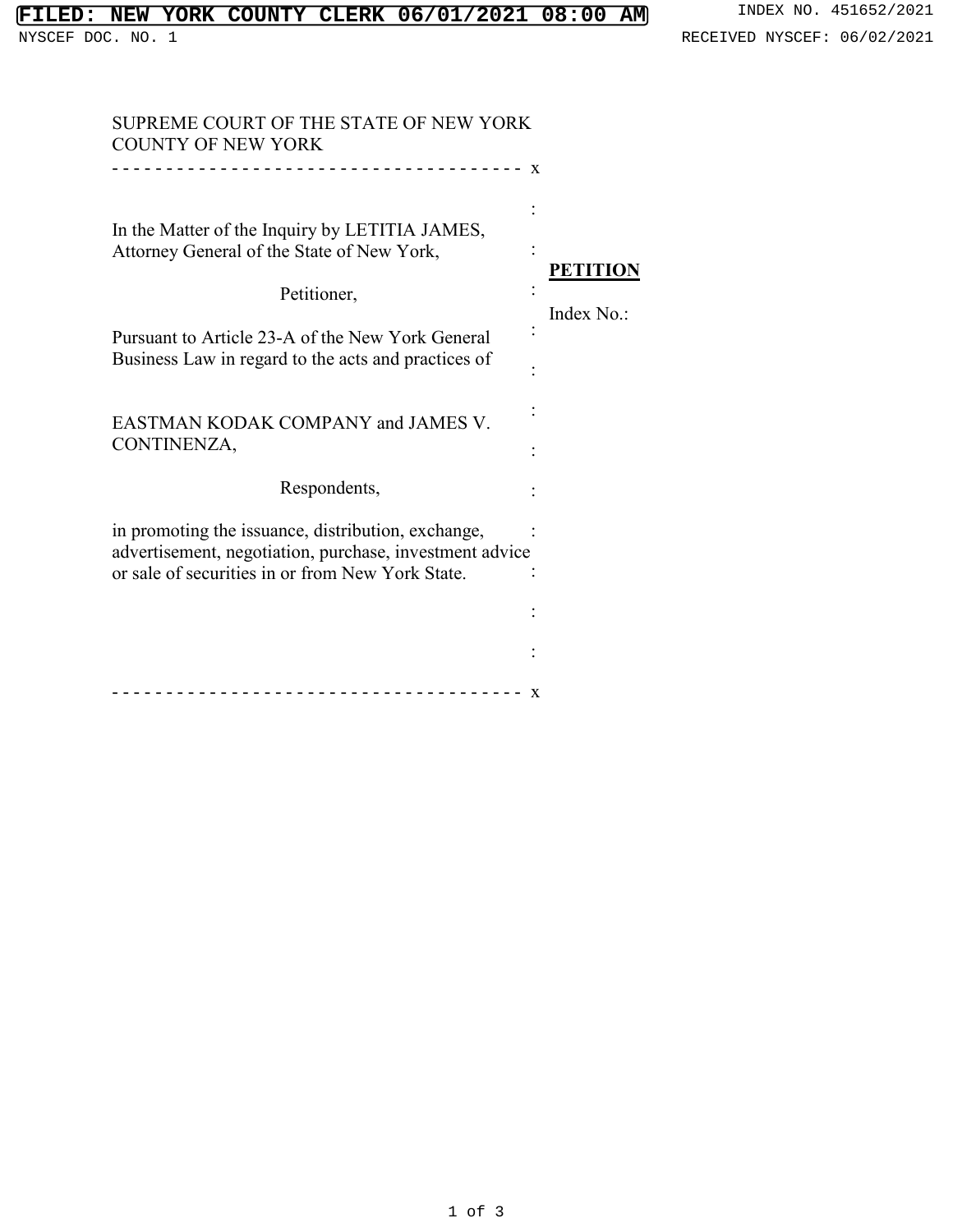1. Pursuant to General Business Law ("GBL") § 354, Petitioner Letitia James, Attorney General of the State of New York (the "Attorney General" or "OAG"), respectfully submits this Petition, supporting memorandum of law, accompanying affirmation of Jeffrey A. Novack, and proposed *ex parte* order (the "Proposed Order").

2. Respondent Eastman Kodak Company ("Kodak" or the "Company") is based in Rochester, New York, is publicly traded on the New York Stock Exchange under the symbol "KODK," and has investors who reside in New York.

3. Respondent James V. Continenza is the Chief Executive Officer ("CEO") and Executive Chairman of Kodak. Continenza has been CEO of Kodak since February 2019.

4. This Petition seeks the production of documents from Kodak, Continenza, and other senior Kodak management. It also seeks public examinations before a New York Supreme Court Justice or designated Referee of Continenza and Kodak's General Counsel Roger Byrd. The Proposed Order accompanying this Petition details the relief sought by the OAG.

Dated: June 2, 2021 New York, New York